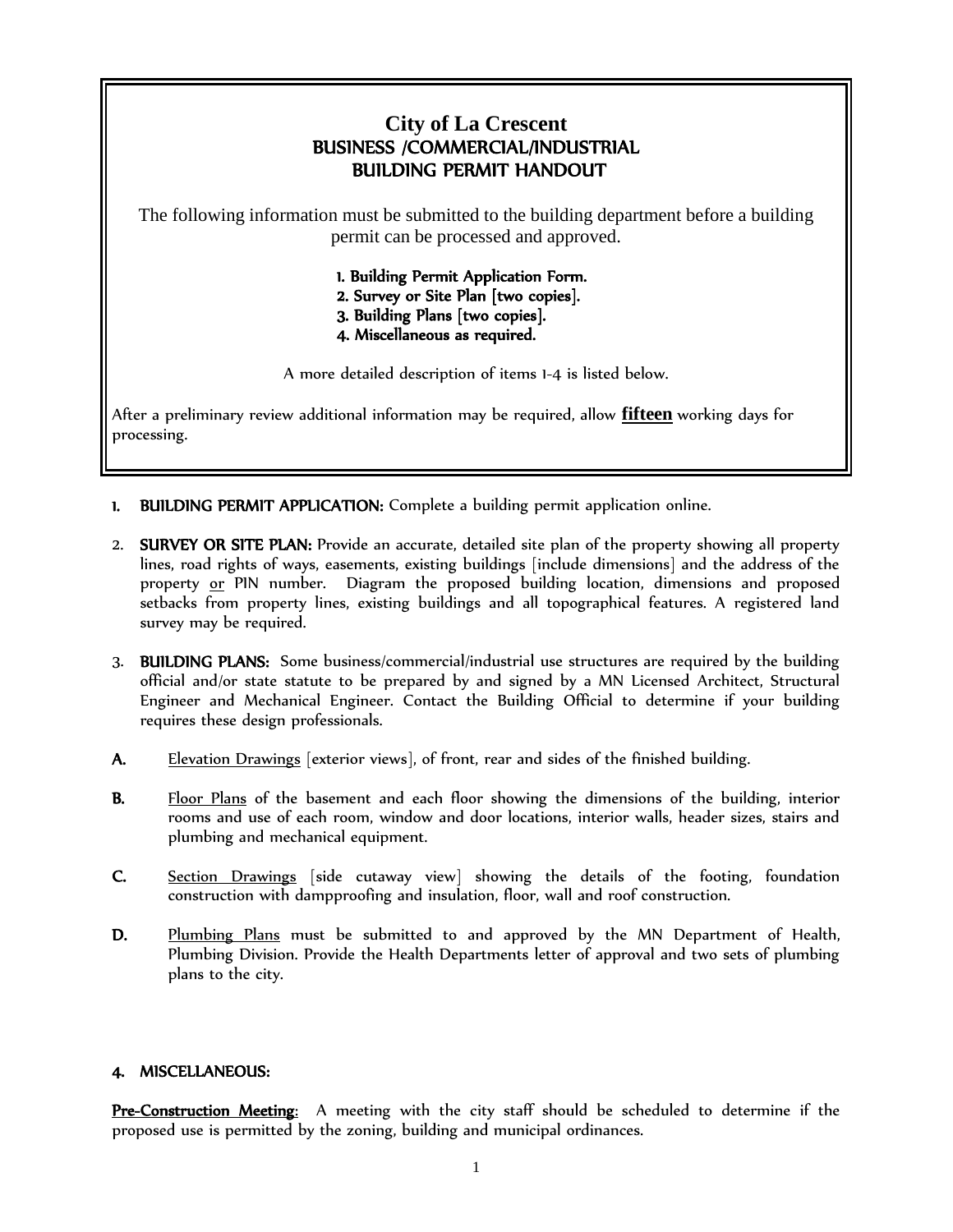\*Special Inspections: UBC Section 1701requires the owner, architect or engineer of record to indicate what special inspections are required [if any] and who will be performing the special inspections, subject to the approval of the building official

**Driveway permits** are required for access from State, County and Township roads. For specific requirements for State Highways contact the Department of Transportation at 507-285-7350, for County roads call 507-725-3925 and for township roads contact the appropriate township chairman or clerk and for city streets contact, 507-895-4409.

General Zoning: Check with the City to determine if a variance, conditional use permit or special evaluation is required.

Permit fees will be determined after the application and plans have been reviewed. Fees must be paid in full before a permit can be issued or construction can begin.

Electrical wiring must be inspected and approved by a State Electrical Inspector. To request an inspection or to answer electrical questions call: Name: Dave Holmand Phone: 507-346-7164, call between 7am and 8:30 am, Monday through Friday.

## GENERAL INFORMATION

A Certificate of Occupancy is required before the structure can be occupied. All the required building inspections must be completed and approved, the septic system installed and inspected and final approval received from the State Electrical Inspector.

## \*\*Required Inspections:

- 1. Footings, after forms are in place but prior to placement of concrete, gravel or sand.
- 2. Foundations, prior to backfilling and as deemed necessary by the Building Official and design professionals.
- 3. Plumbing 5# Air Test of all waste and vent piping prior to covering, contact the MN Department of Health and then the local building Official with inspection requests.
- 4. Fireplaces and Masonry Chimneys Rough-In, for pre-fabricated when framing is complete, for masonry fireplaces when the throat is set, masonry chimneys when starting.
- 5. Mechanical Rough-in when complete, prior to covering.
- 6. Gas Piping must hold 25# of air for 12 hours, all piping and fittings must be exposed for inspection
- 7. Framing/Structural when all the framing is complete.
- 8. Insulation when the insulation, vapor barrier, firestopping and draftstopping is in place.

9. Plumbing Manometer Test of all the waste and vent piping after all fixtures are set, contact the State Health Department for inspection requests then the local Building Official.

10. \*Special Inspections of soils, concrete, welding, bolting, fire resistive construction and similar components. The Building Official, Architect and Engineer of record shall indicate what special inspections are required. An inspector approved by the Building Official must perform the special inspections and file copies of all reports with the Building Official.

\*\* Depending on the project inspection of exterior and interior wall finish, fire suppression systems, alarms, elevators, firestopping etc..

10. Final when the structure is complete and the required inspections have been approved including zoning and sewer and water issues.

To schedule an inspection call 24 hours in advance at 507-895-4409, 7:30 a.m. to 4:00 p.m., Monday through Friday.

Excavations: Prior to excavating call Gopher State One, 48 hours in advance at 651-454-0002 or 1-800- 252-1166 to verify the location of underground utilities etc.